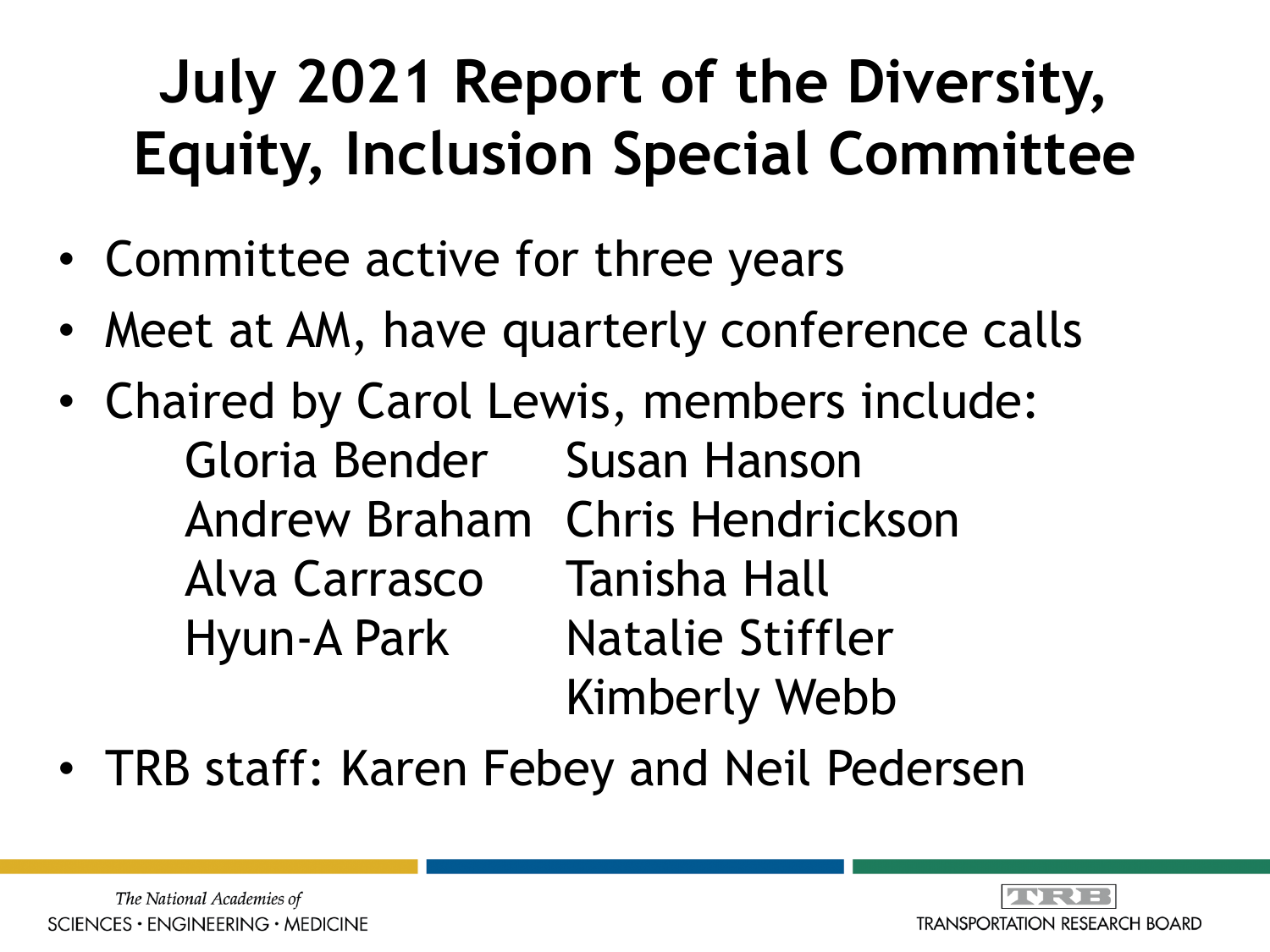# Strategy 1

Identify practices and develop primers for committee and panel chairs, and TRB staff that ensure equitable opportunities for all, and highlight strategies and resources used to recruit, welcome, and actively involve a more diverse committee and panel membership.

- The NCHRP staff and AASHTO Research and Innovation (R&I) committee members focusing on DE&I through their Strategic Plan and Action Plan Working Group.
- TRB staff are considering strategies to disseminate best practices of those standing committees receiving the Technical Activities Council's new Blue Ribbon Award for Diversity.
- New database of Minority Student Fellows Program mentors and alums to help program officers identify diverse panel and committee members.

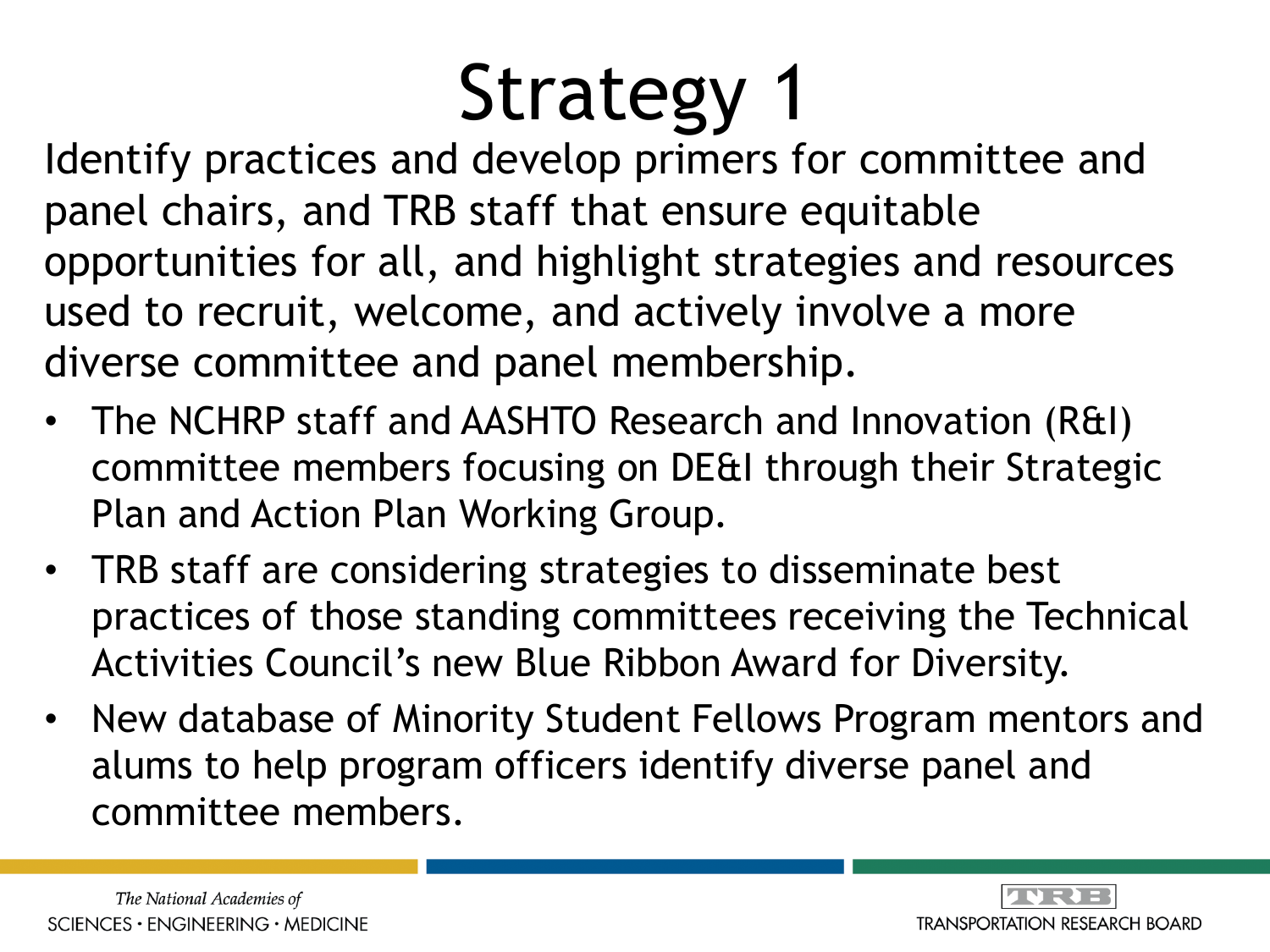## Strategies 2-3

Strategy 2: Engage with other transportation orgs to increase their members' awareness of and participation in TRB.

- Continuing to address items in COMTO MOU, and entered into MOU with Latinos In Transit.
- Ann Brach and Neil Pedersen were moderators of CUTC webinars on equity and the Black experience in transportation.

Strategy 3: Find new ways for AM and specialty conference attendees to make connections and feel included/welcome.

- TAD staff met with FHWA DDETFP staff to identify ways to involve the 200+ DDETFP fellows in standing committees.
- Some standing committees and YMC continue work on mentoring initiatives for young professionals involved with their committees.

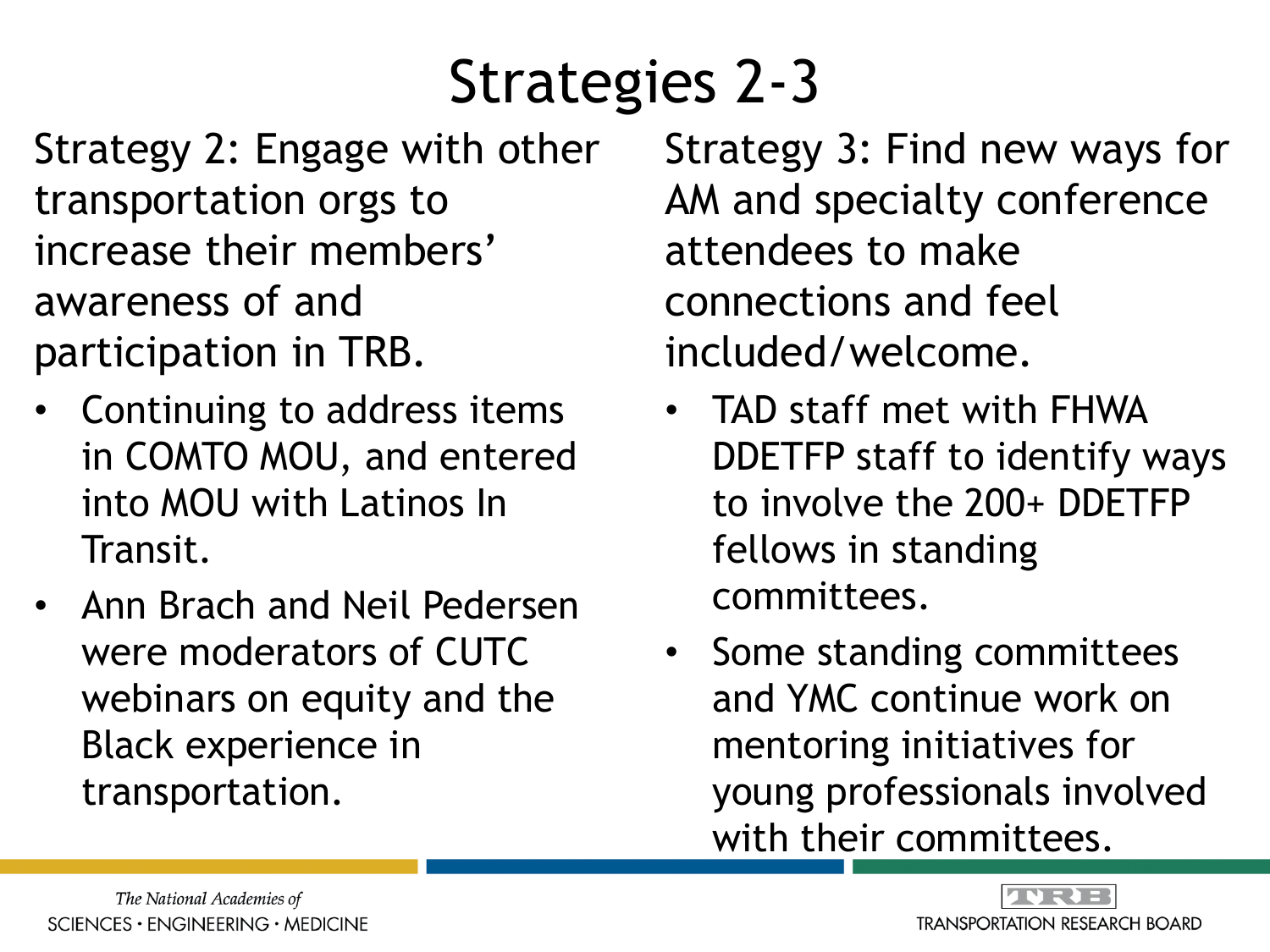#### Strategies 4-5

Strategy 4: Identify resources for TRB staff and contracting office to identify and minimize barriers to greater diversity among TRB contractors.

• Exploring a DBE Initiative to encourage participation in TRB proposals, projects, and contracts by firms 51% or more minority- or womenowned.

Strategy 5: Identify and minimize barriers to achieving greater TRB staff diversity.

- NASEM has a Chief Diversity Officer and a Director of Workforce Diversity and Inclusion who will develop DE&I training and ensure consistent DE&I policies and strategies across NASEM.
- In TRB and throughout NASEM, strategies are being developed to widely advertise positions to attract a diverse pool of applicants.

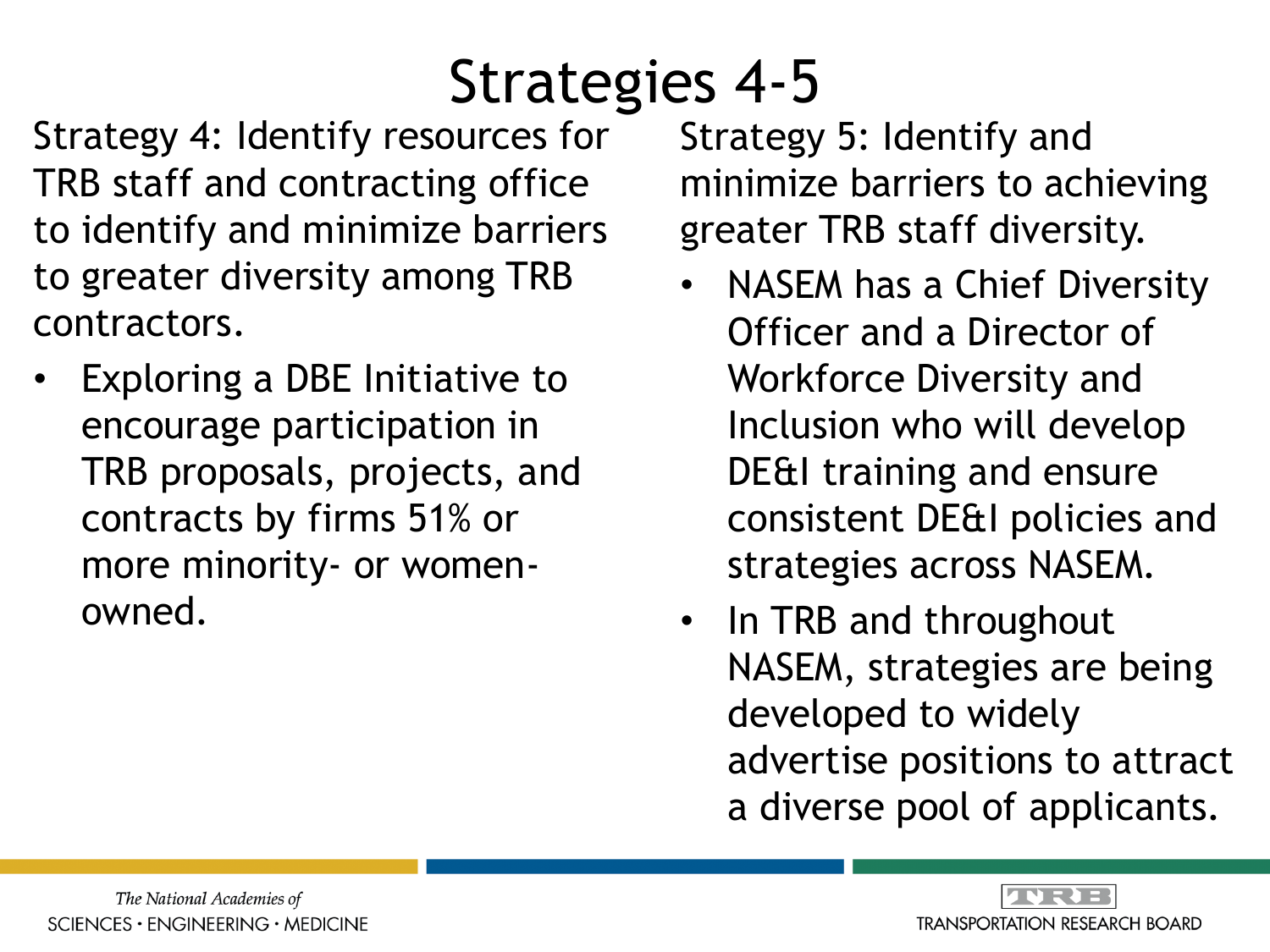## Strategies 6-7

Strategy 6: Ensure that DE&I are addressed in TRB work.

- *TR News (May/June 2021)*  theme issue on DE&I in transportation profession just released.
- ACRP systemic racism at airports insight series and Critical Issues addendum on equity.
- Advancing Transportation Equity conference - Fall 2021.
- List of 40 CRP DE&I projects that are anticipated, newly funded, and in progress.

Strategy 7: Improve existing data, information, and communication mechanisms to support all strategies.

- Communications staff: DE&I-related blog articles and focus on DE&I in new Strategic Communications Plan.
- New data analyses in Div-Comm report: those not selected for CRP panels and orgs' RFP responses to DE&I question.